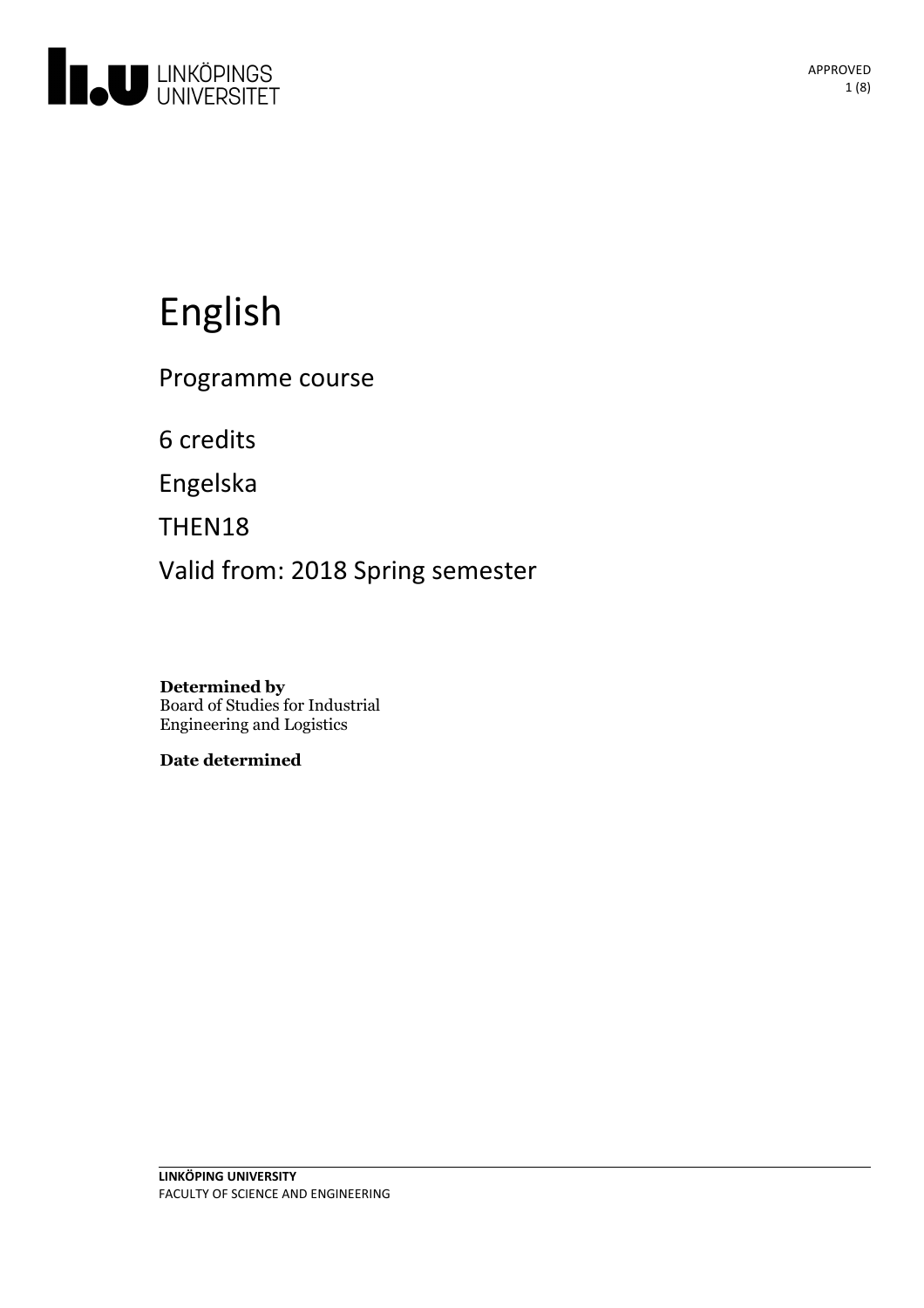# Main field of study

No Main Field of Study

Course level

First cycle

## Advancement level

 $G_1X$ 

# Course offered for

- Design and Product Development, M Sc in Engineering
- Energy Environment Management, M Sc in Engineering
- Mechanical Engineering, M Sc in Engineering
- Computer Science and Engineering, M Sc in Engineering
- Industrial Engineering and Management, M Sc in Engineering
- Mathematics, Bachelor´s Programme
- Chemical Biology, M Sc in Engineering
- Engineering Biology, M Sc in Engineering
- Applied Physics and Electrical Engineering, M Sc in Engineering
- Biomedical Engineering, M Sc in Engineering
- Information Technology, M Sc in Engineering
- Chemical Biology, Bachelor's Programme
- Computer Science and Software Engineering, M Sc in Engineering
- Physics and Nanoscience, Bachelor's Programme

# Specific information

The course is not available for exchange students

## Entry requirements

Note: Admission requirements for non-programme students usually also include admission requirements for the programme and threshold requirements for progression within the programme, or corresponding.

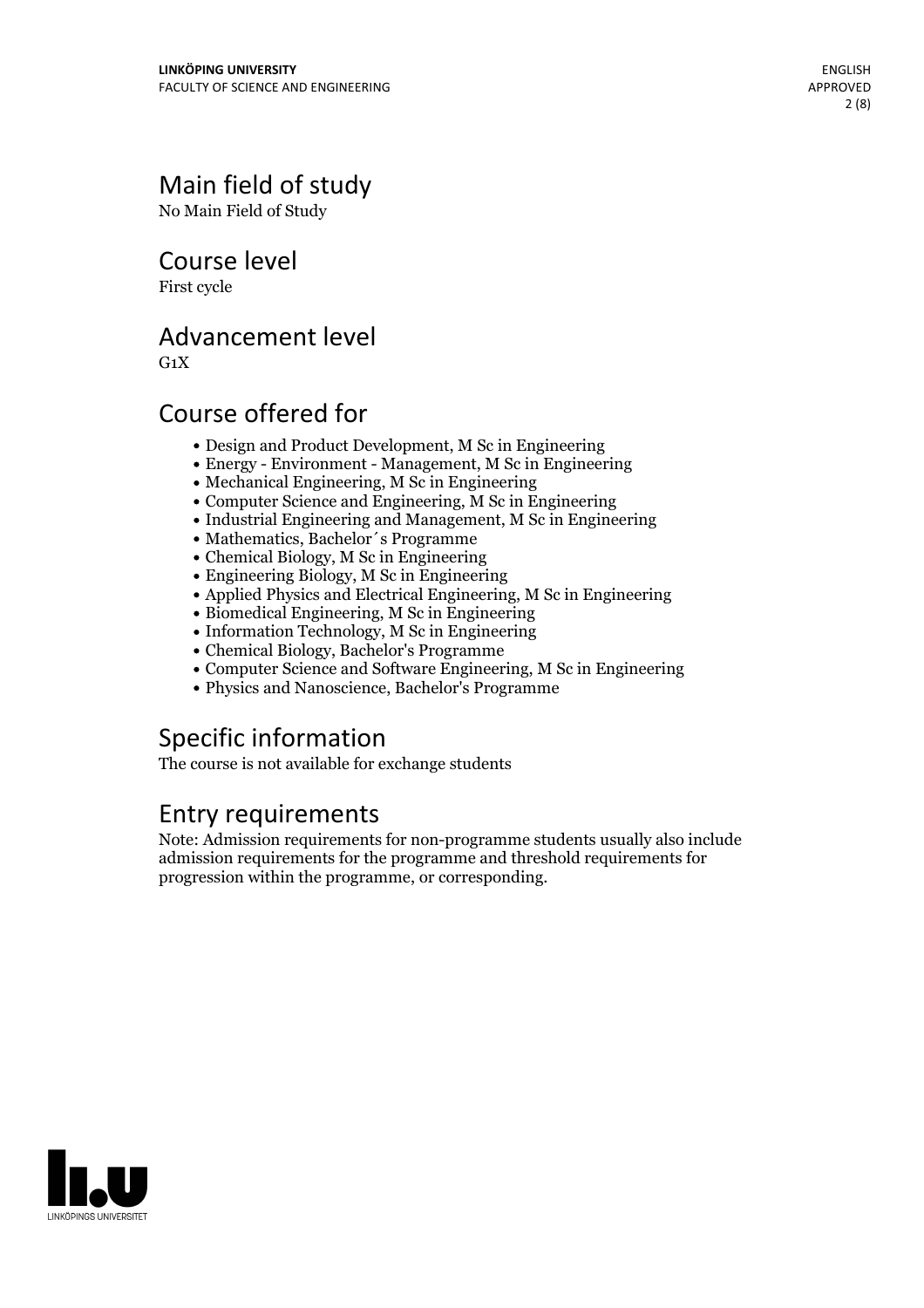# Intended learning outcomes

To develop the students' sense of correct and appropriate use of the English language in different situations.

After completion of the course the students will have the ability to use the language to communicate appropriately both verbally and through written work. Students will actively take part in ongoing discussions in class. The students will be able to understand and discuss texts of different topics and get a better command of vocabulary, phraseology and terminology connected to technology, economics and natural sciences.

### Course content

The course is given in English and consists of the following elements: oral presentations, reading and discussion around news/journal articles, technical texts, different types of language exercises and written work such as letter writing.

# Teaching and working methods

The lectures are mainly given in seminar form and are built around the active participation of the students in discussions, written work and oral reports. The course runs over the entire semester.

# Examination

| TEN <sub>1</sub> Written examination  | 3 credits $U, 3, 4, 5$ |  |
|---------------------------------------|------------------------|--|
| MUN2 Oral examination and assignments | 3 credits $U, 3, 4, 5$ |  |

# Grades

Four-grade scale, LiU, U, 3, 4, 5

### Department

Institutionen för ekonomisk och industriell utveckling

Director of Studies or equivalent Johan Holtström

Examiner Mikael Svensson

### Education components

Preliminary scheduled hours: 48 h Recommended self-study hours: 112 h

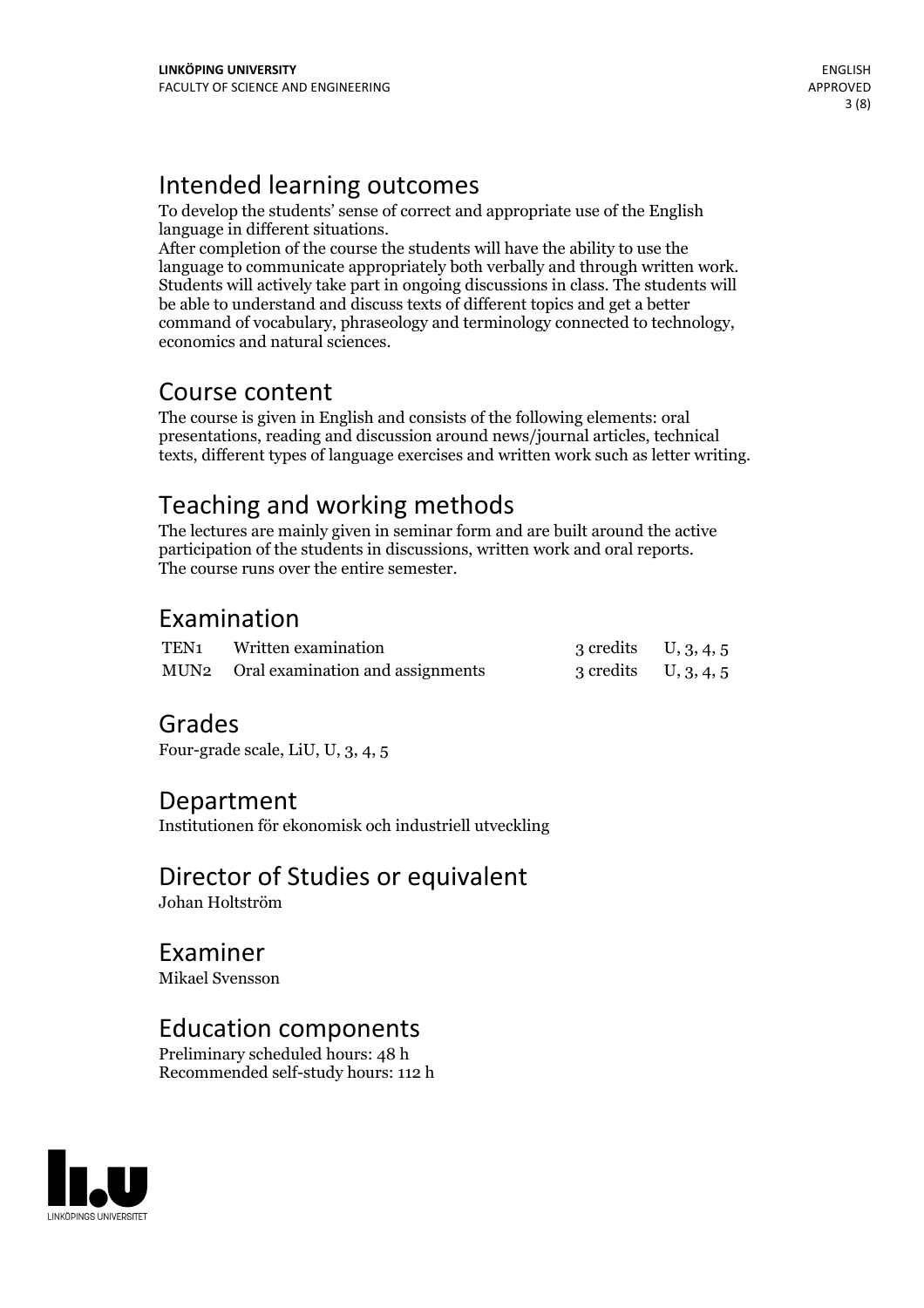# Course literature

### **Books**

Bryson, Bill, (2004) *A short history of nearly everything* ISBN: 076790818X, 9780767908184<br>New York : Broadway Books, 2004. Hewings, Martin, (2013) *Advanced grammar in use* : a self-study reference and *practice book for advanced learners of English, with answers* ISBN: 1107697387, 9781107697386 Cambridge : Cambridge University Press, 2013.

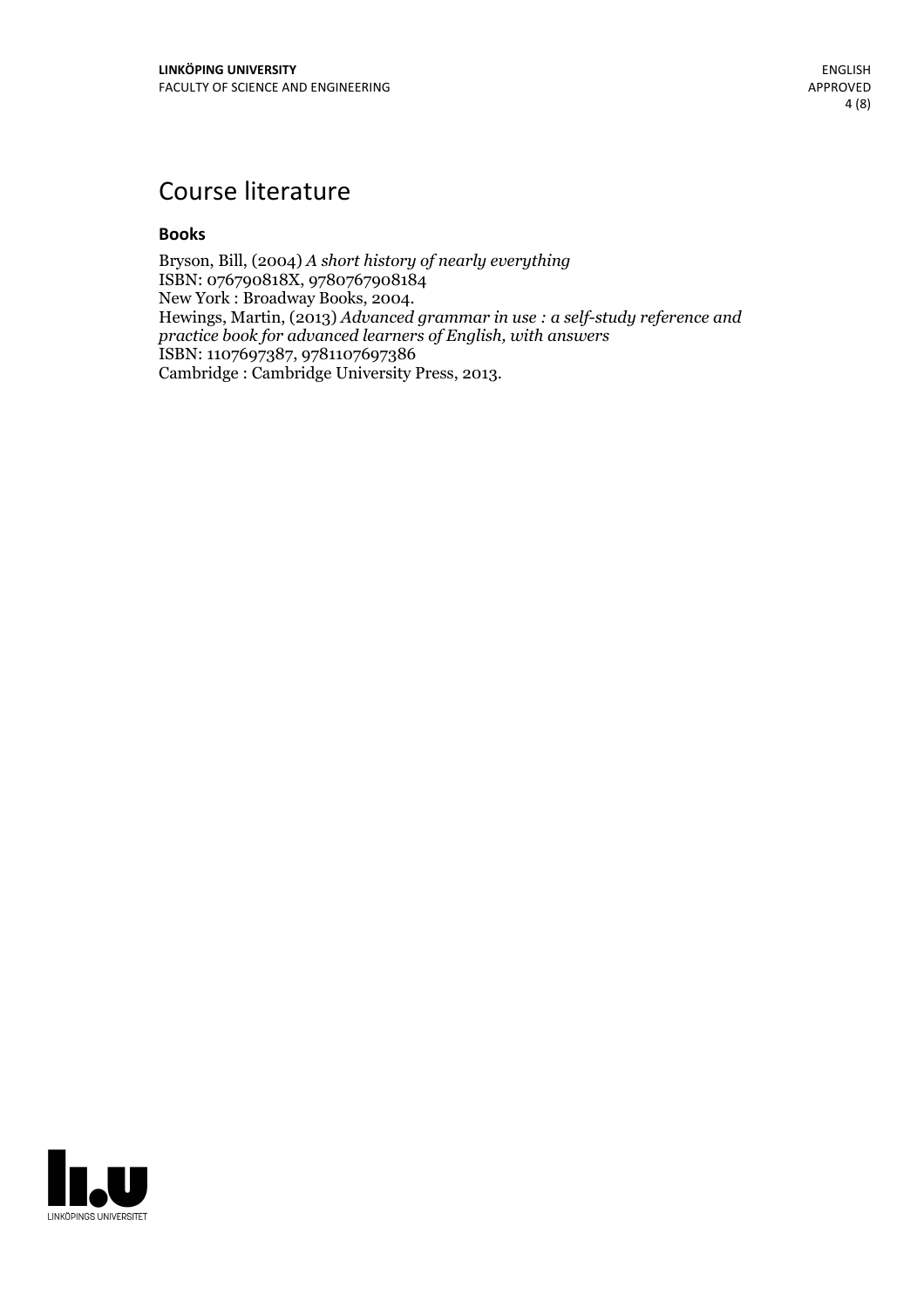# **Common rules**

### **Course syllabus**

A syllabus has been established for each course. The syllabus specifies the aim and contents of the course, and the prior knowledge that a student must have in order to be able to benefit from the course.

### **Timetabling**

Courses are timetabled after a decision has been made for this course concerning its assignment to a timetable module. A central timetable is not drawn up for courses with fewer than five participants. Most project courses do not have a central timetable.

### **Interrupting a course**

The vice-chancellor's decision concerning regulations for registration, deregistration and reporting results (Dnr LiU-2015-01241) states that interruptions in study are to be recorded in Ladok. Thus, all students who do not participate in a course for which they have registered must record the interruption, such that the registration on the course can be removed. Deregistration from <sup>a</sup> course is carried outusing <sup>a</sup> web-based form: www.lith.liu.se/for-studenter/kurskomplettering?l=sv.

### **Cancelled courses**

Courses with few participants (fewer than 10) may be cancelled or organised in a manner that differs from that stated in the course syllabus. The board of studies is to deliberate and decide whether a course is to be cancelled orchanged from the course syllabus.

### **Regulations relatingto examinations and examiners**

Details are given in a decision in the university's rule book: http://styrdokument.liu.se/Regelsamling/VisaBeslut/622678.

### **Forms of examination**

### **Examination**

Written and oral examinations are held at least three times a year: once immediately after the end of the course, once in August, and once (usually) in one of the re-examination periods. Examinations held at other times are to follow a decision of the board of studies.

Principles for examination scheduling for courses that follow the study periods:

courses given in VT1 are examined for the first time in March, with re-

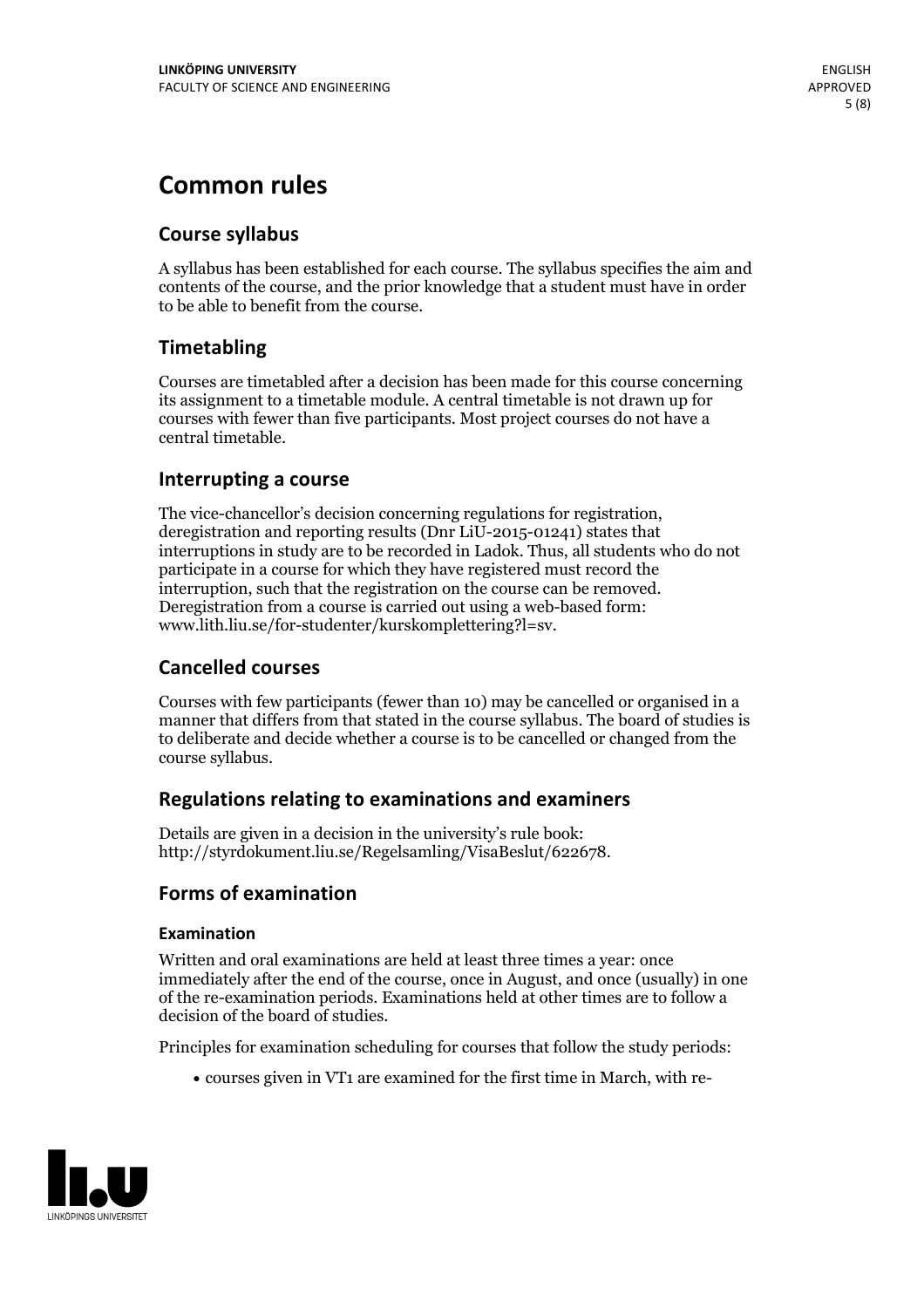examination in June and August

- courses given in VT2 are examined for the first time in May, with re-examination in August and October
- courses given in HT1 are examined for the first time in October, with re-examination in January and August
- courses given in HT2 are examined for the first time in January, with re-examination at Easter and in August.

The examination schedule is based on the structure of timetable modules, but there may be deviations from this, mainly in the case of courses that are studied and examined for several programmes and in lower grades (i.e. 1 and 2).

- Examinations for courses that the board of studies has decided are to be held in alternate years are held only three times during the year in which
- the course is given.<br>• Examinations for courses that are cancelled or rescheduled such that they are not given in one or several years are held three times during the year that immediately follows the course, with examination scheduling that corresponds to the scheduling that was in force before the course was cancelled or rescheduled.<br>• If teaching is no longer given for a course, three examination occurrences
- are held during the immediately subsequent year, while examinations are at the same time held for any replacement course that is given, or alternatively in association with other re-examination opportunities. Furthermore, an examination is held on one further occasion during the next subsequent year, unless the board of studies determines otherwise.<br>• If a course is given during several periods of the year (for programmes, or
- on different occasions for different programmes) the board orboards of studies determine together the scheduling and frequency of re-examination occasions.

### **Registration for examination**

In order to take an examination, a student must register in advance at the Student Portal during the registration period, which opens 30 days before the date of the examination and closes 10 days before it. Candidates are informed of the location of the examination by email, four days in advance. Students who have not registered for an examination run the risk of being refused admittance to the examination, if space is not available.

Symbols used in the examination registration system:

- \*\* denotes that the examination is being given for the penultimate time.
- \* denotes that the examination is being given for the last time.

### **Code of conduct for students during examinations**

Details are given in a decision in the university's rule book: http://styrdokument.liu.se/Regelsamling/VisaBeslut/622682.

#### **Retakes for higher grade**

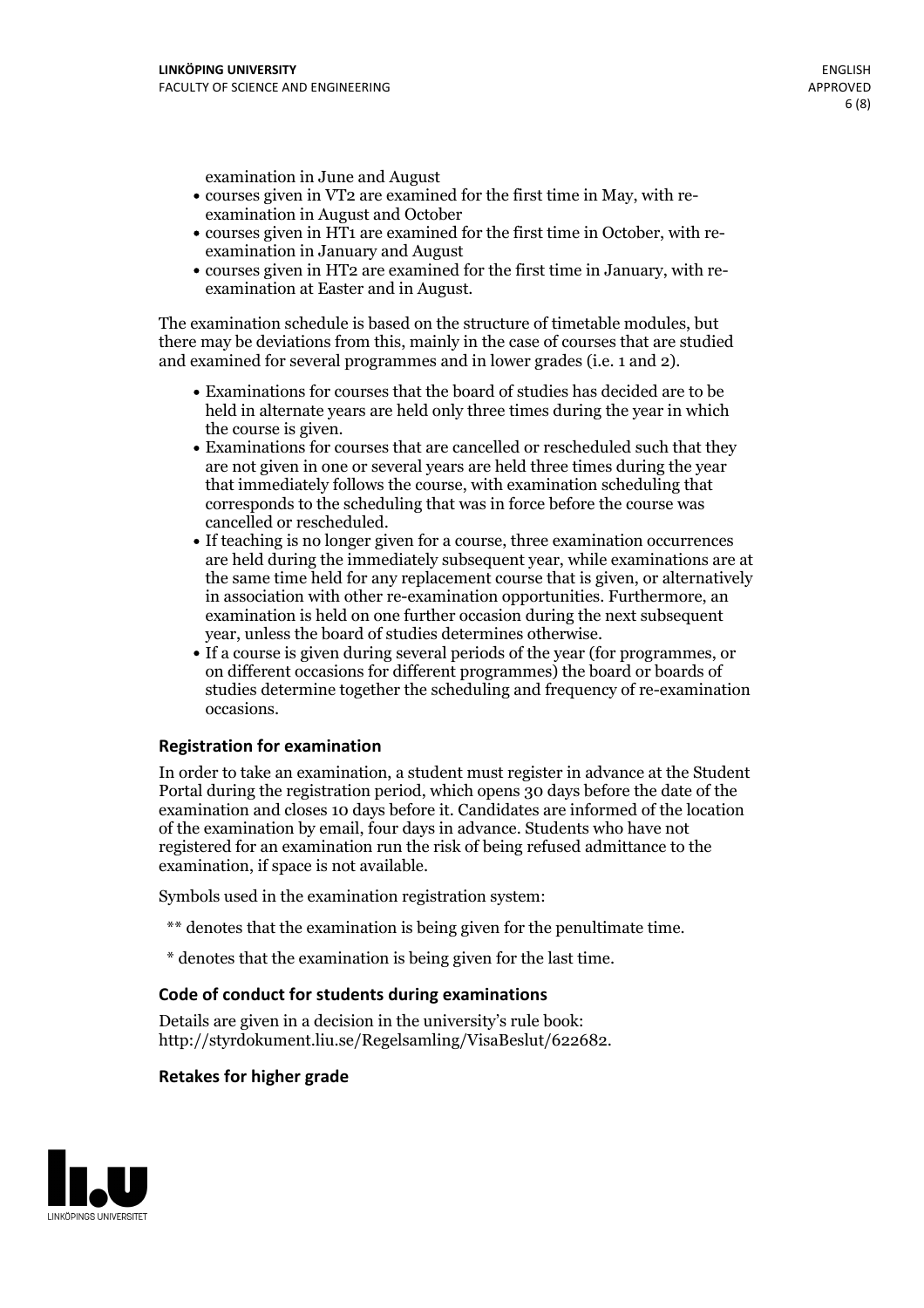Students at the Institute of Technology at LiU have the right to retake written examinations and computer-based examinations in an attempt to achieve a higher grade. This is valid for all examination components with code "TEN" and "DAT". The same right may not be exercised for other examination components, unless otherwise specified in the course syllabus.

### **Retakes of other forms of examination**

Regulations concerning retakes of other forms of examination than written examinations and computer-based examinations are given in the LiU regulations for examinations and examiners, http://styrdokument.liu.se/Regelsamling/VisaBeslut/622678.

### **Plagiarism**

For examinations that involve the writing of reports, in cases in which it can be assumed that the student has had access to other sources (such as during project work, writing essays, etc.), the material submitted must be prepared in accordance with principles for acceptable practice when referring to sources (references or quotations for which the source is specified) when the text, images, ideas, data, etc. of other people are used. It is also to be made clear whether the author has reused his or her own text, images, ideas, data, etc. from previous examinations.

A failure to specify such sources may be regarded as attempted deception during examination.

### **Attempts to cheat**

In the event of <sup>a</sup> suspected attempt by <sup>a</sup> student to cheat during an examination, or when study performance is to be assessed as specified in Chapter <sup>10</sup> of the Higher Education Ordinance, the examiner is to report this to the disciplinary board of the university. Possible consequences for the student are suspension from study and a formal warning. More information is available at https://www.student.liu.se/studenttjanster/lagar-regler-rattigheter?l=sv.

### **Grades**

The grades that are preferably to be used are Fail (U), Pass (3), Pass not without distinction  $(4)$  and Pass with distinction  $(5)$ . Courses under the auspices of the faculty board of the Faculty of Science and Engineering (Institute of Technology) are to be given special attention in this regard.

- 1. Grades U, 3, 4, 5 are to be awarded for courses that have written
- examinations. 2. Grades Fail (U) and Pass (G) may be awarded for courses with <sup>a</sup> large degree of practical components such as laboratory work, project work and group work.

### **Examination components**

- 
- 1. Grades U, 3, 4, <sup>5</sup> are to be awarded for written examinations (TEN). 2. Grades Fail (U) and Pass (G) are to be used for undergraduate projects and other independent work.